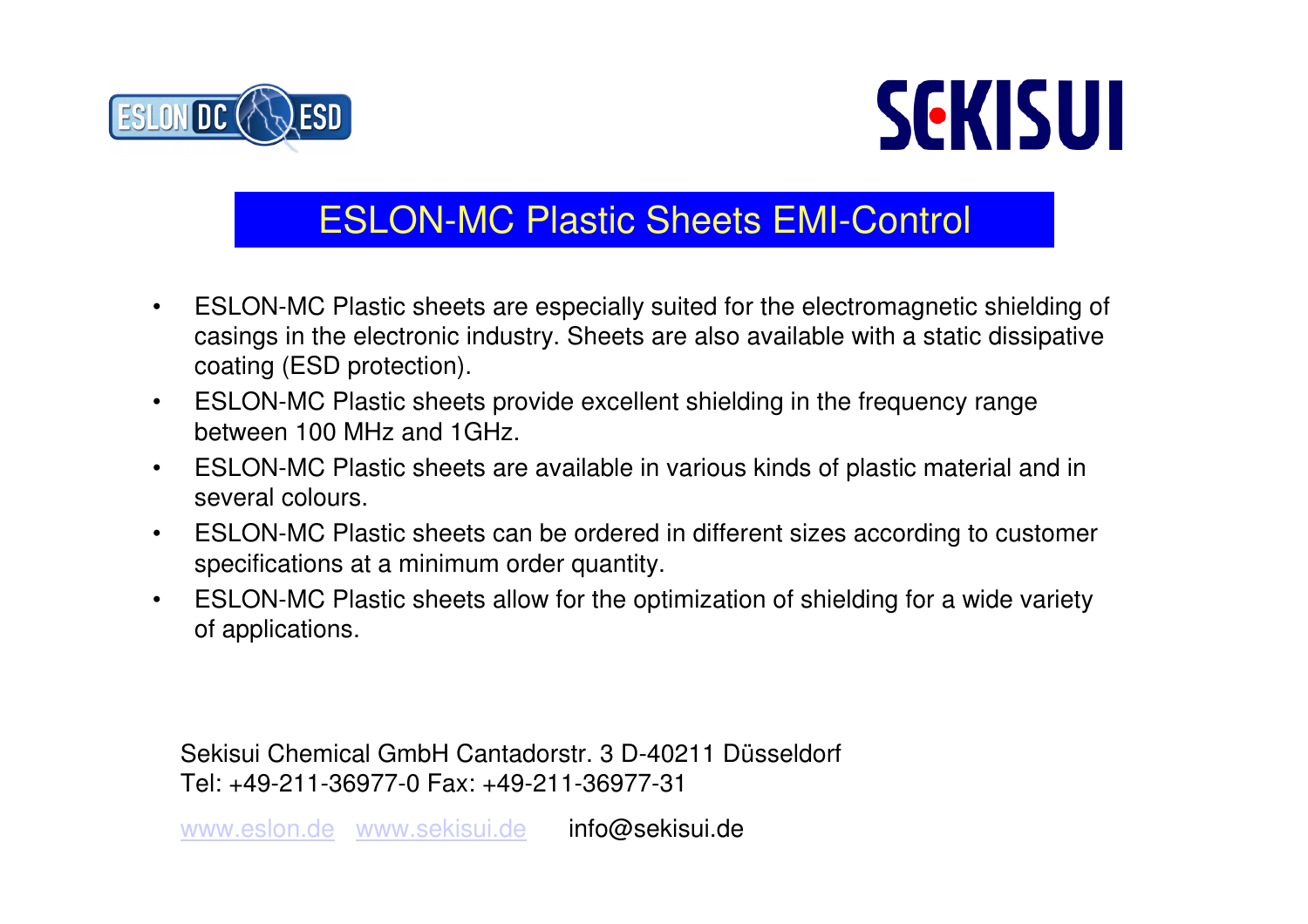### ESLON-MC Structure

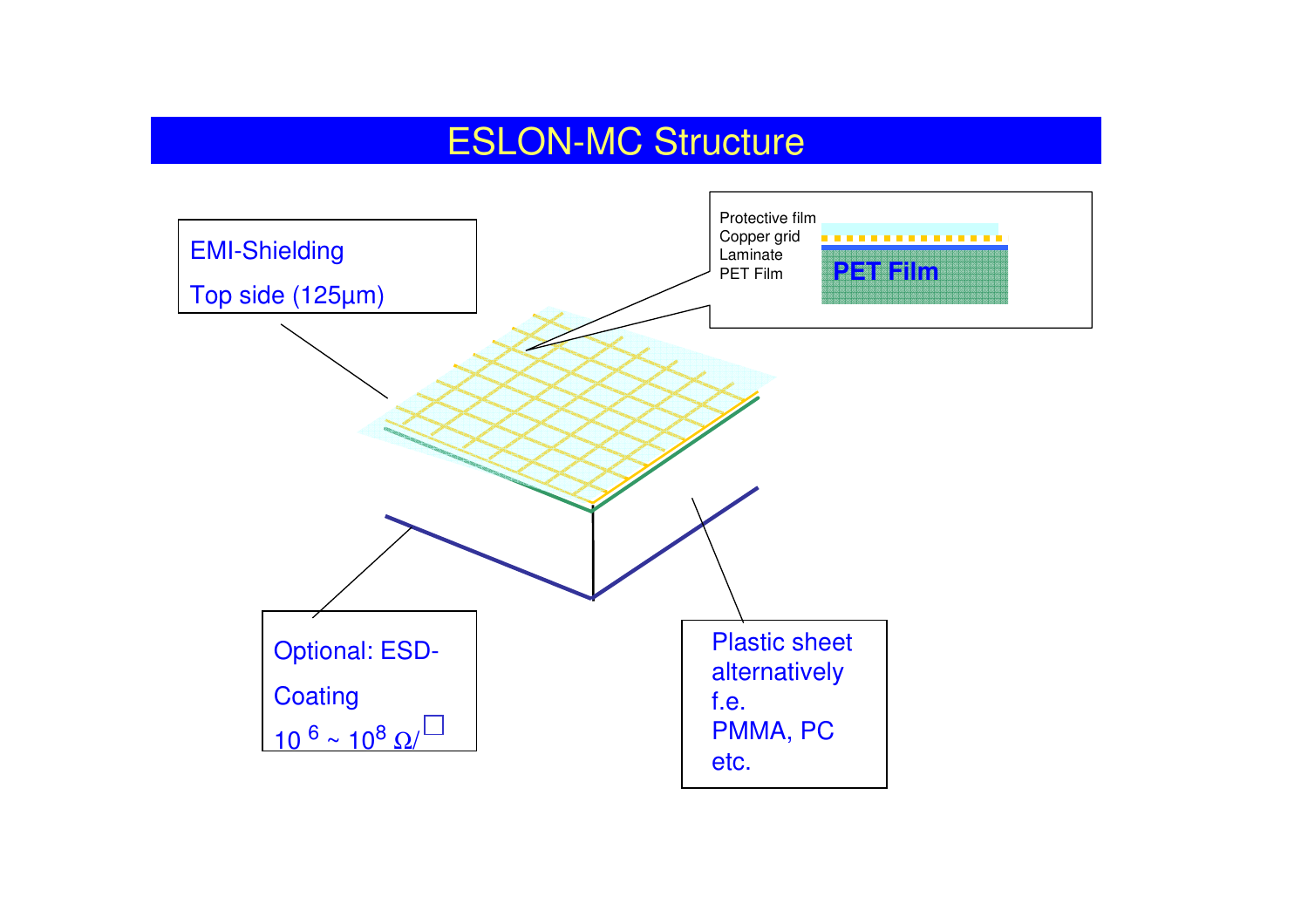#### ESLON-MC Plastic Sheets EMI-Control

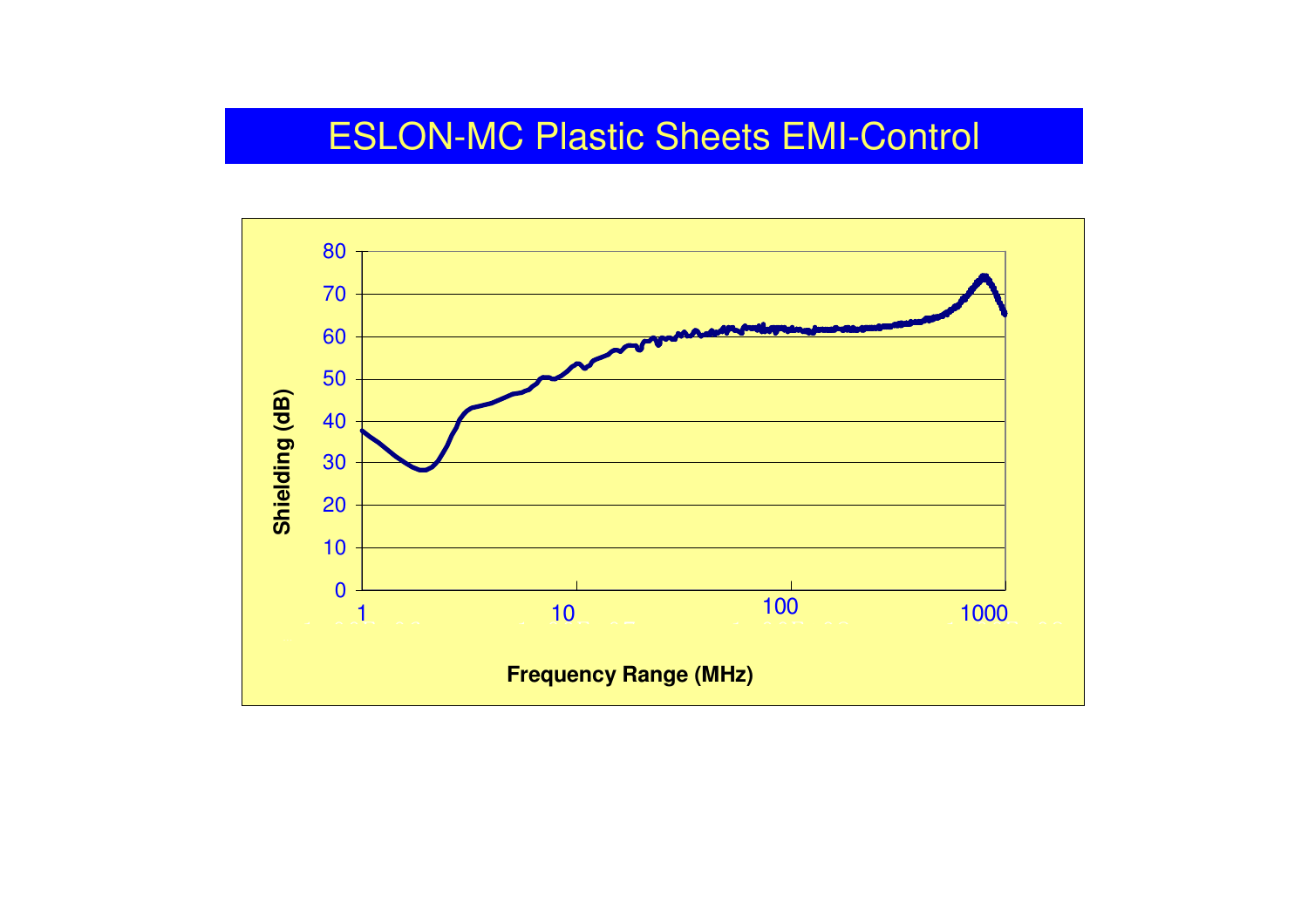#### ESLON-MC Plastic Sheets Product Range



**Optional ESD-Coating** 

ESD-Standard

ESD-Standard + Anti-Scratch

Plastic material

**Polycarbonate** 

PMMA/Acrylic

PETG

PVC

Other materialsupon request



Multiple combinations

Colour rangeclear transparent smoked-brown tintedgrey tintedorange tinted (UV-shielding)Further colours upon request

**Sheet thickness** Standard between3mm and 8mmFurther thicknessesupon request

**Sheet dimensions**  Any size available up to a maximum size of 600mm x 900mm

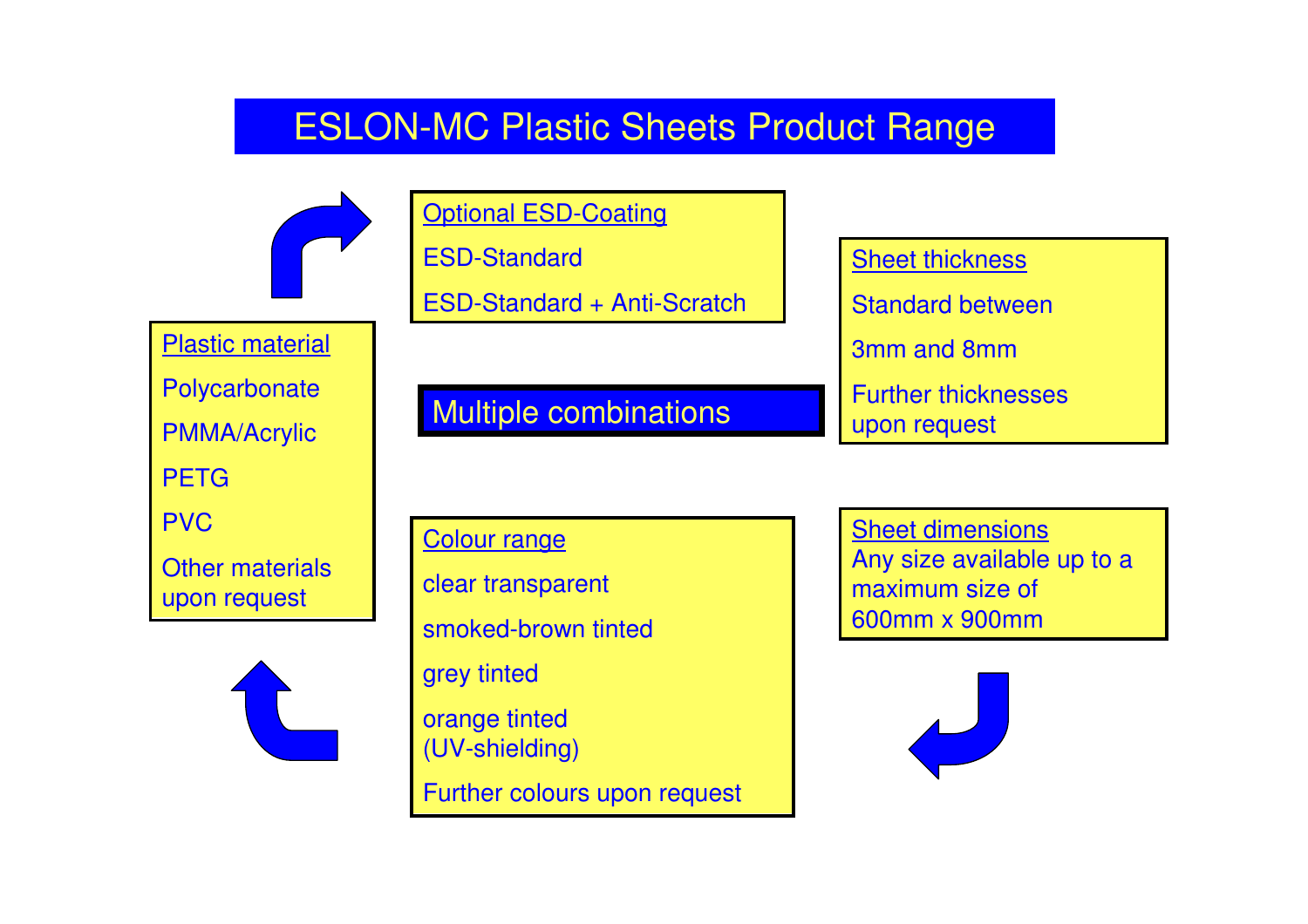# ESLON-MC Technical Characteristics

| <b>Technical Characteristics</b><br>(typical values for 5mm) | <b>Unit</b>          | <b>Test method</b>            | Polycarbonate clear<br><b>ESD-Standard</b><br>+ Anti-Scratch |
|--------------------------------------------------------------|----------------------|-------------------------------|--------------------------------------------------------------|
| Shielding                                                    | dB                   | <b>KEC Methode</b><br>500 MHz | 62                                                           |
| Transmittance                                                | $\frac{1}{\sqrt{2}}$ | <b>ASTM D-1003</b>            | 53                                                           |
| Haze                                                         | $\%$                 | <b>ASTM D-1003</b>            | 35                                                           |
| Surface resistivity<br>(for option ESD)                      | $\Omega/$            | <b>DIN 53482</b>              | $10^{6}$ ~ 10 $^{8}$                                         |
| <b>Pencil hardness</b><br>(for option Anti-Scratch)          |                      | <b>JIS K5400</b>              | H                                                            |
| Tensile strength                                             | N/mm <sup>2</sup>    | <b>DIN 53455</b>              | 65                                                           |
| <b>Tensile modulus</b>                                       | N/mm <sup>2</sup>    | <b>DIN 53455</b>              | 2300                                                         |
| Notched impact resistance                                    | kJ/m <sup>2</sup>    | <b>JIS K7111</b>              | 10                                                           |
| Vicat softening temperature                                  | $\mathrm{C}$         | <b>JIS K7206</b>              | 65                                                           |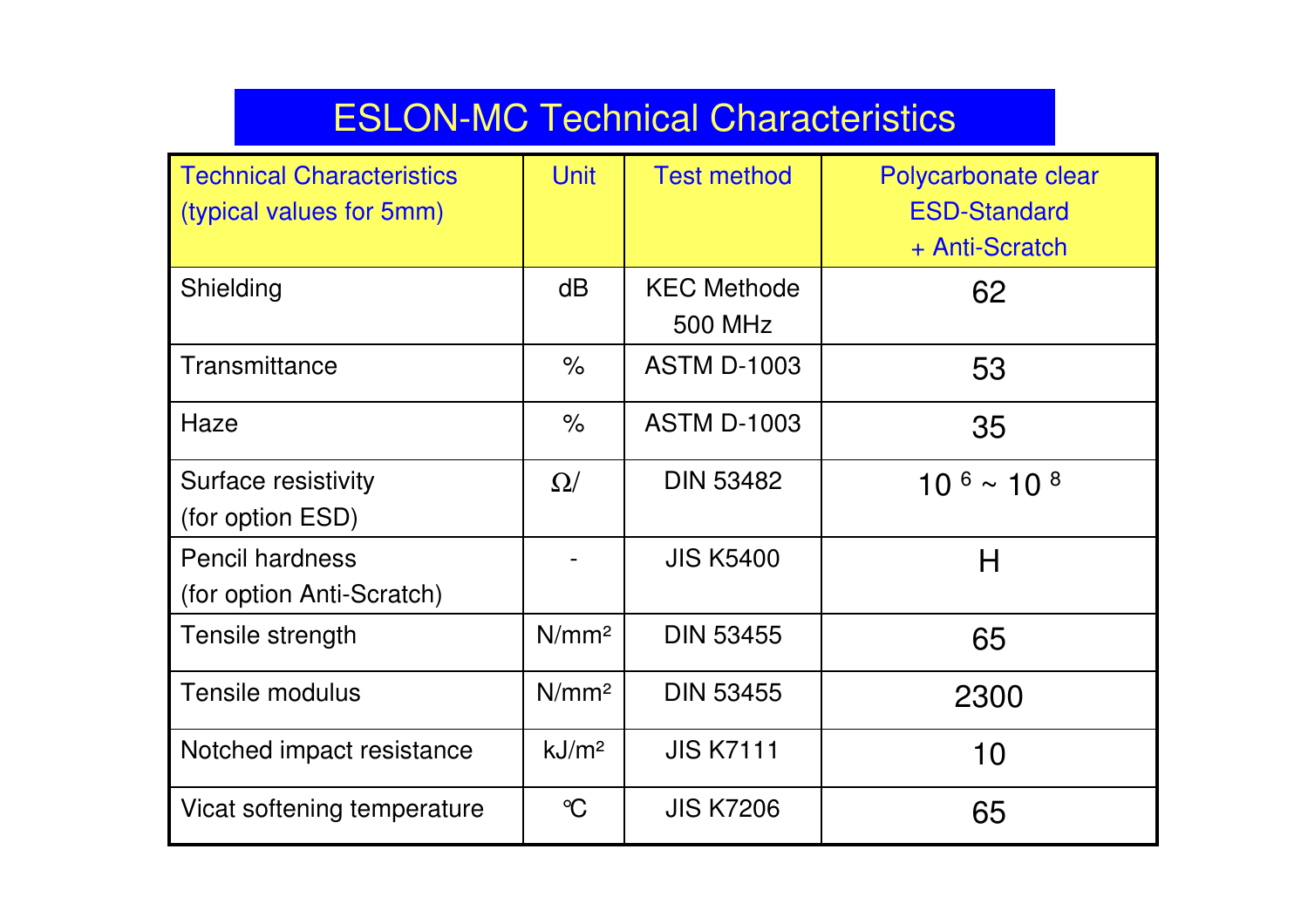#### ESLON-MC Installation Instructions

Grounding: In order to achieve optimal protection from electromagneticinterferences, professional grounding of ESLON-MC is strongly recommended. After the removal the protective film, grounding can be carriedout by using a shielding gasket (please see the illustration below).